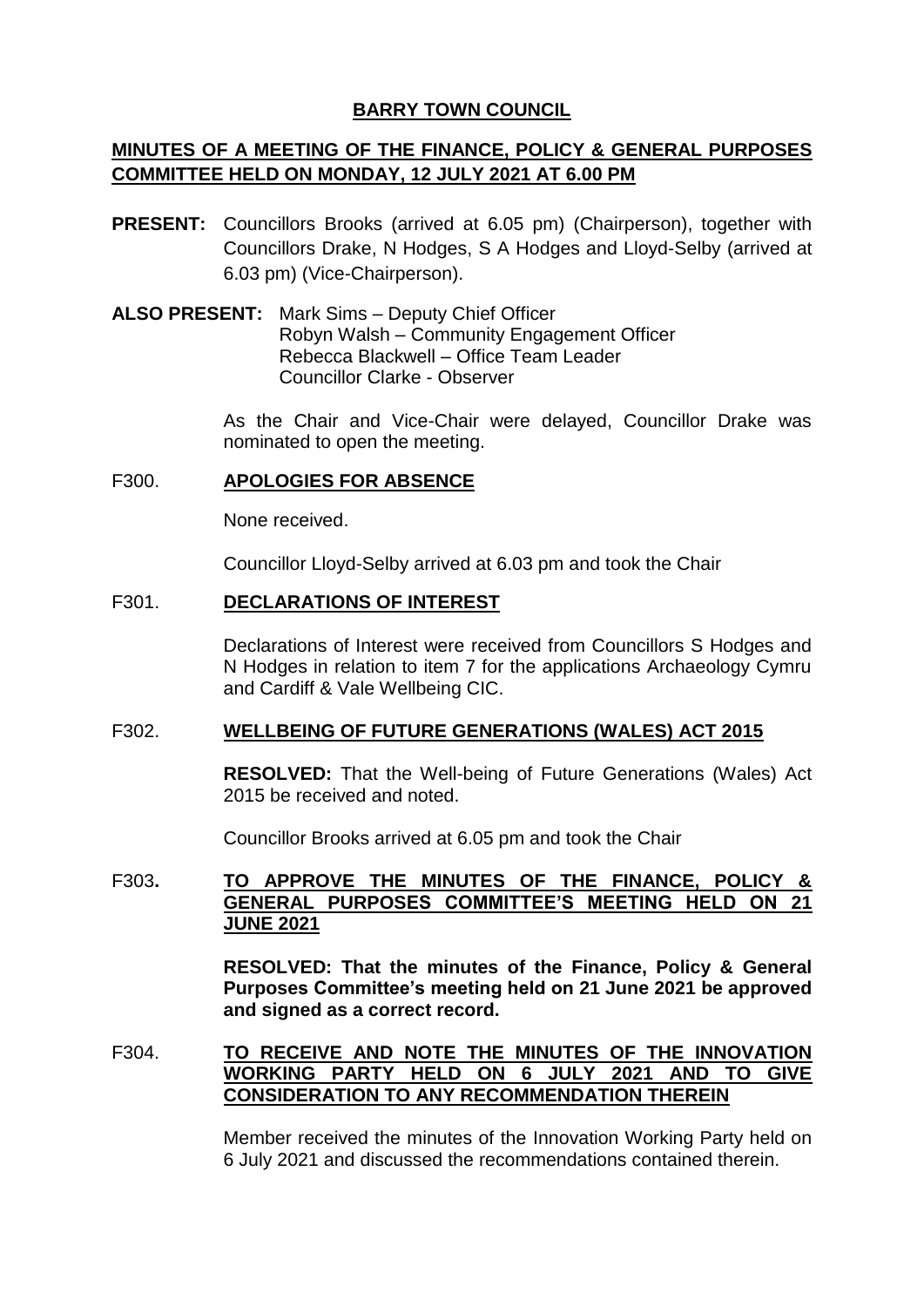# **RESOLVED:**

- **1. That Barry Town Council works in partnership with the Vale of Glamorgan Council Events Team to enhance and support the three events as outlined within the main report providing they include Barry Town Council branding and recognition of support.**
- **2. That Barry Town Council will support these events through promotion across its social media networks and encouraging the community and traders to get involved.**
- **3. That a budget of £1200 is ring-fenced from the Community Engagement budget to decorate the Town Hall including various thematic window art to support and complement the Vale's Event Programme and increase the identity of Barry Town Council, (themes to include Halloween, Remembrance, Christmas, Valentine's Day or Spring, Easter theme), subject to the trial period being received well by the public.**
- **4. That the Council supports the Mayoral Race Riot Event as detailed within the report, using Eventbrite to monitor the events numbers, with associated costs of up to £1,000 coming from the Civic/Civic Hospitality budget expenditure heading.**
- **5. That the Council supports the CADW Open Doors Event as outlined within the report, providing the Cemetery Team access to the Chapel as a mess room is resolved.**
- **6. That members agree to the Mack Events proposal in principle, requesting a further meeting with Mack Events to present a more detailed report and financial implications to the group.**
- **7. That the consideration to make a budgetary provision for the concept of Pumpkin Carving in Central Park to complement the Vale of Glamorgan Council's Halloween Trail be taken to the Shop Local Committee for discussion.**
- **8. That the consideration to make a budgetary provision for the potential Santa's Post Office, noting that if the Vale of Glamorgan Council does not have the budget this may not go ahead as part of the proposal be taken to the Shop Local Committee for discussion.**
- **9. That the committee ring-fence the budget for the Fireworks Festival for the possible Festival of Light with the provision of further discussions to explore options and note that Barry Town Council will not be involved with the Burning of Guy Fawkes display.**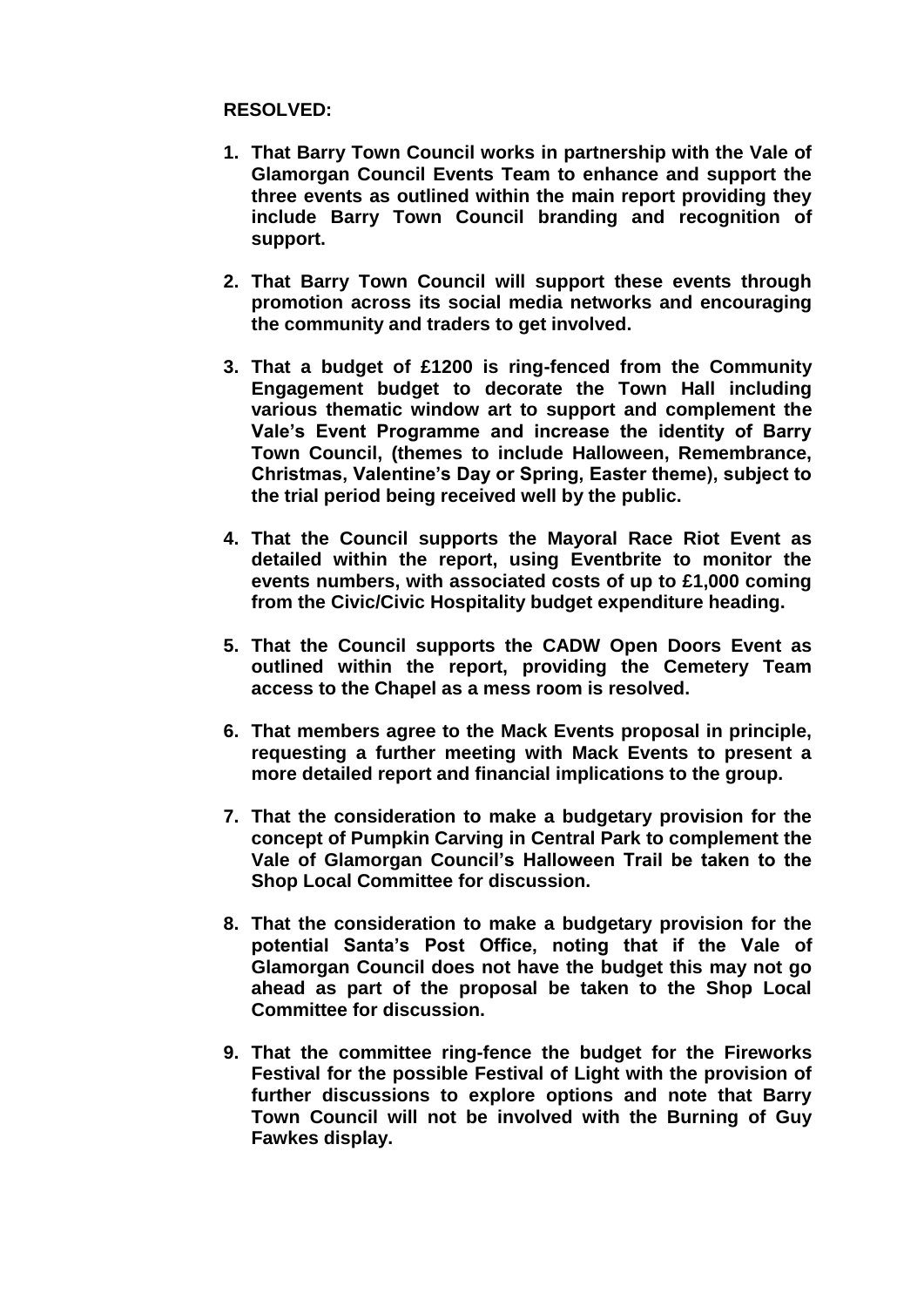**10. That it be noted that the Community Engagement Strategy will be reviewed alongside the Corporate Plan (scheduled to be reviewed in 2022) to provide a more holistic approach to the delivery of both documents.** 

# F305. **TO REVIEW COVID-19 RECOVERY GRANT APPLICATIONS RECEIVED BETWEEN 26 MAY AND 15 JUNE 2021 (TRADERS)**

Members were requested to consider the applications under the Power of Wellbeing, Sections 1-5 of the Local Government Act 2000, Power to do anything to promote the economic, social and environmental wellbeing of the council's area or anyone in the area. An amount of £44,000 had been allocated within the Council's Budget for Grants relating to Covid-19 Recovery Fund (Business Grants) with a further £4,000 relating to Green Grants.

Members agreed to the following grants being awarded.

# **Covid-19 recovery Fund**

| <b>Business Name</b>               | <b>Amount Awarded</b> |
|------------------------------------|-----------------------|
| Aura Beauty                        | £0                    |
| <b>Barry Island Sprits Company</b> | £944.99               |
| <b>Bella Mia Beauty</b>            | £1,000                |
| Caesars                            | £0                    |
| <b>Craft Republic</b>              | £999.98               |
| <b>Hayley Tombs Childminder</b>    | £0                    |
| Karen Spence Childminder           | £821.94               |
| <b>Kelly Crowther</b>              | £789.88               |
| <b>Moon Enterprise Solutions</b>   | £0                    |
| Oh Doggo                           | £0                    |
| The Geek Company                   | £1,000                |
| Theresa's Childminding             | £649.99               |
| Vintage Hair Salon                 | £0                    |
| <b>Wild Botanic</b>                | £1,000                |
| <b>Bliss Hair</b>                  | £1,000                |
| <b>Fountains Tea Room</b>          | £0                    |
| Goodwash Company                   | £500                  |
| Kerridwen                          | £400                  |
| The Lighthouse                     | £690                  |
| Vicki Fernandes Childminding       | £883.01               |
| Vicki Walters Childminding         | £659                  |

#### Total **£11,338.79**

Members raised concerns in relation to retrospective funding and felt that both Caesars and Aura Beauty had requested funding retrospectively. Members advised that they wish to receive further information from Aura Beauty in relation to the training they requested the funding for.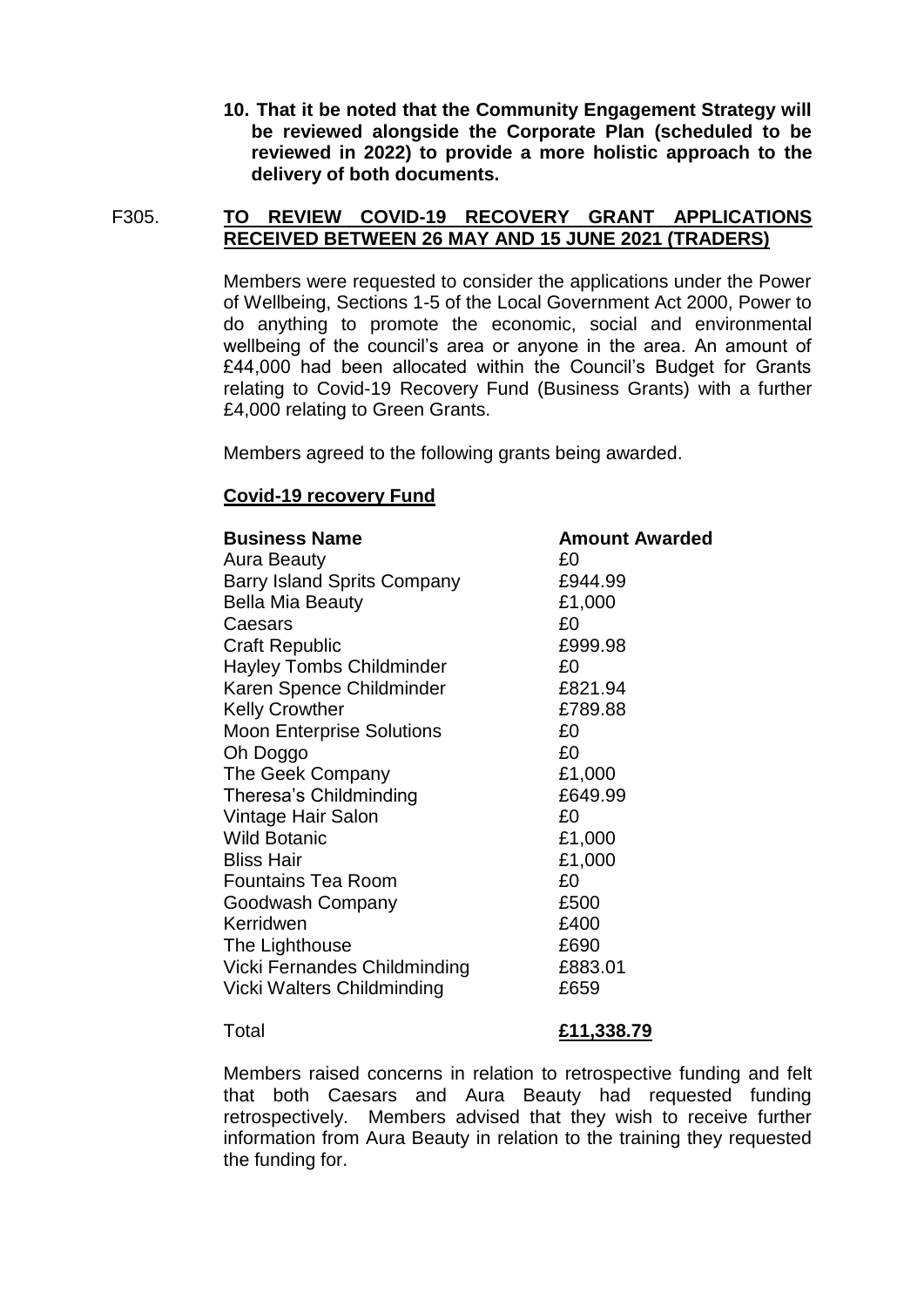Members continued to have reservations in relation to awarding a grant for a new greenhouse for Hayley Tombs Childminder due to the amount of children who would benefit from the greenhouse and raised safety concerns in regards to the temperature a greenhouse could reach. In addition, members encourage Hayley Tombs to re-apply at the next funding round and consider a smaller project.

Members felt that the following applications did not meet the criteria of the grant funding; Moon Enterprise Solutions, Oh Doggo and Vintage Hair Salon.

Councillor Clarke raised a concern as Chair of the Sustainable Barry Working Group in relation to the gas patio heaters that Craft Republic have requested funding for. He advised that gas patio heaters produce high pollution. The Chair advised that within the application it states that they are unable to use electric due to the lack of outdoor electric points and gas would be the alternative.

Members requested more information from Fountains Tea Rooms over concerns on the lack of costings within the application.

Members agreed to pay a portion of the requested amounts for Goodwash Company, Kerridwen and The Lighthouse.

# **RESOLVED:**

- **1. That in accordance with the provisions of Power of Wellbeing, Sections 1-5 of the Local Government Act 2000; the above amounts be awarded as agreed by the Finance, Policy & General Purposes Committee on Monday, 12 July 2021, noting that once all grants have been awarded the Covid-19 Recovery Fund (Business Grants) will stand at £10,879.16 available and the Green Grants Fund will still stand at £1,000 available.**
- **2. That further information be requested from Aura Beauty and Fountains Tea Rooms with a view to revisit the application at a future meeting of the Finance, Policy and General Purposes Committee**

Councillor S & N Hodges left the room for the discussion of Archaeology Cymru and Cardiff & Vale Wellbeing CIC.

# F306. **TO REVIEW GRANT APPLICATIONS RECEIVED BETWEEN 26 MAY AND 15 JUNE 2021 (COMMUNITY ORGANISATIONS)**

Members were requested to consider the applications under the Power of Wellbeing, Sections 1-5 of the Local Government Act 2000, Power to do anything to promote the economic, social and environmental wellbeing of the council's area or anyone in the area. An amount of